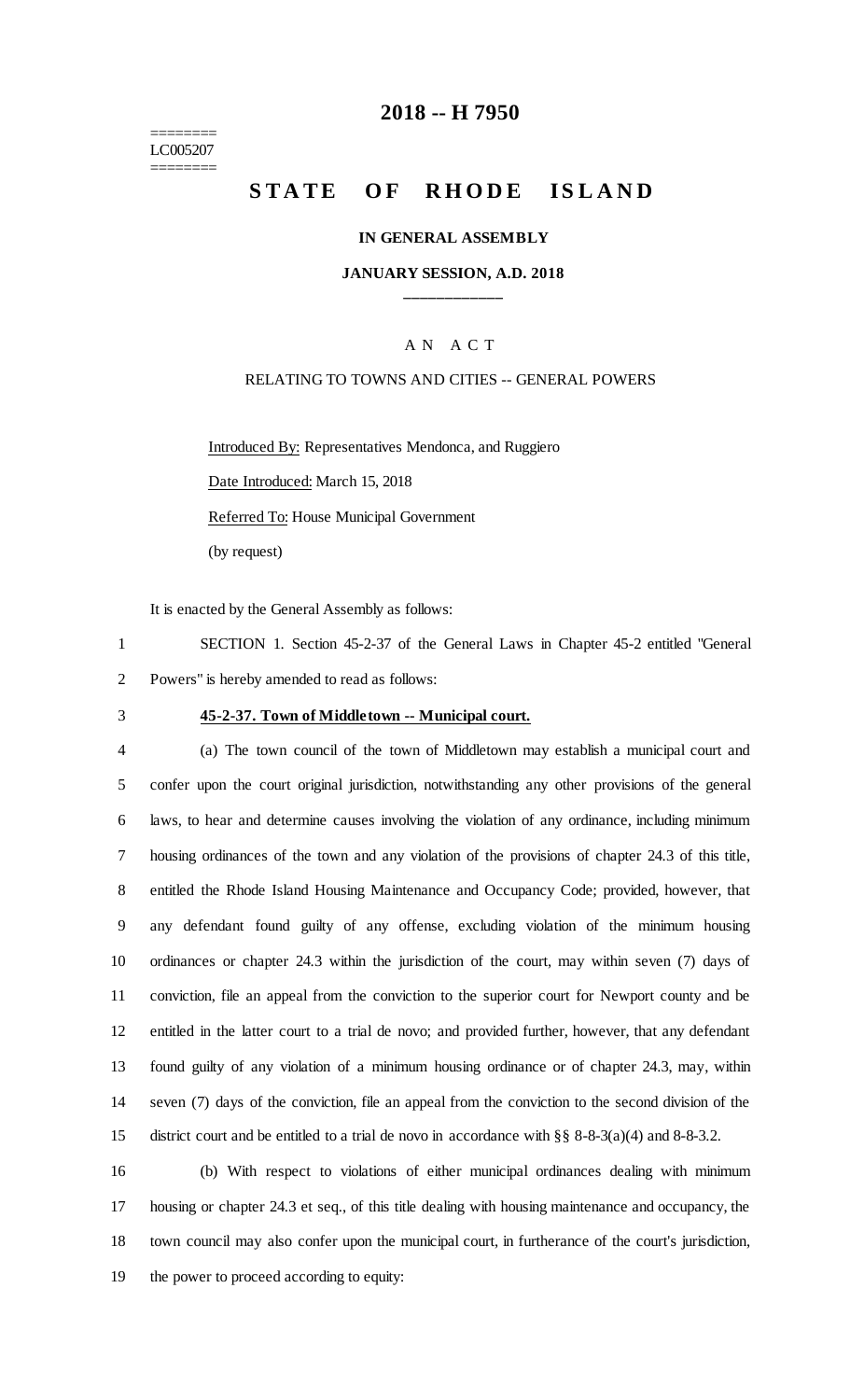- (1) To restrain, prevent, enjoin, abate or correct a violation;
- 
- (2) To order the repair, vacation or demolition of any dwelling existing in violation; or

 (3) To otherwise compel compliance with all of the provisions of the ordinances and statutes.

 (c) The town council of the town of Middletown is authorized and empowered to appoint a judge of the municipal court. The town council of that town is authorized and empowered to enact ordinances governing the personnel, operation and procedure to be followed in the court and to establish a schedule of fees and costs, and to otherwise provide for the operation and management of the court. The municipal court may impose a sentence not to exceed thirty (30) 10 days in jail and impose a fine of not in excess of <del>five hundred dollars (\$500)</del> one thousand dollars 11 (\$1,000), or both. The court is empowered to administer oaths, compel the attendance of witnesses and punish persons for contempt and to execute search warrants to the extent the warrants could be executed by a judge of the district court.

# SECTION 2. This act shall take effect upon passage.

#### ======== LC005207 ========